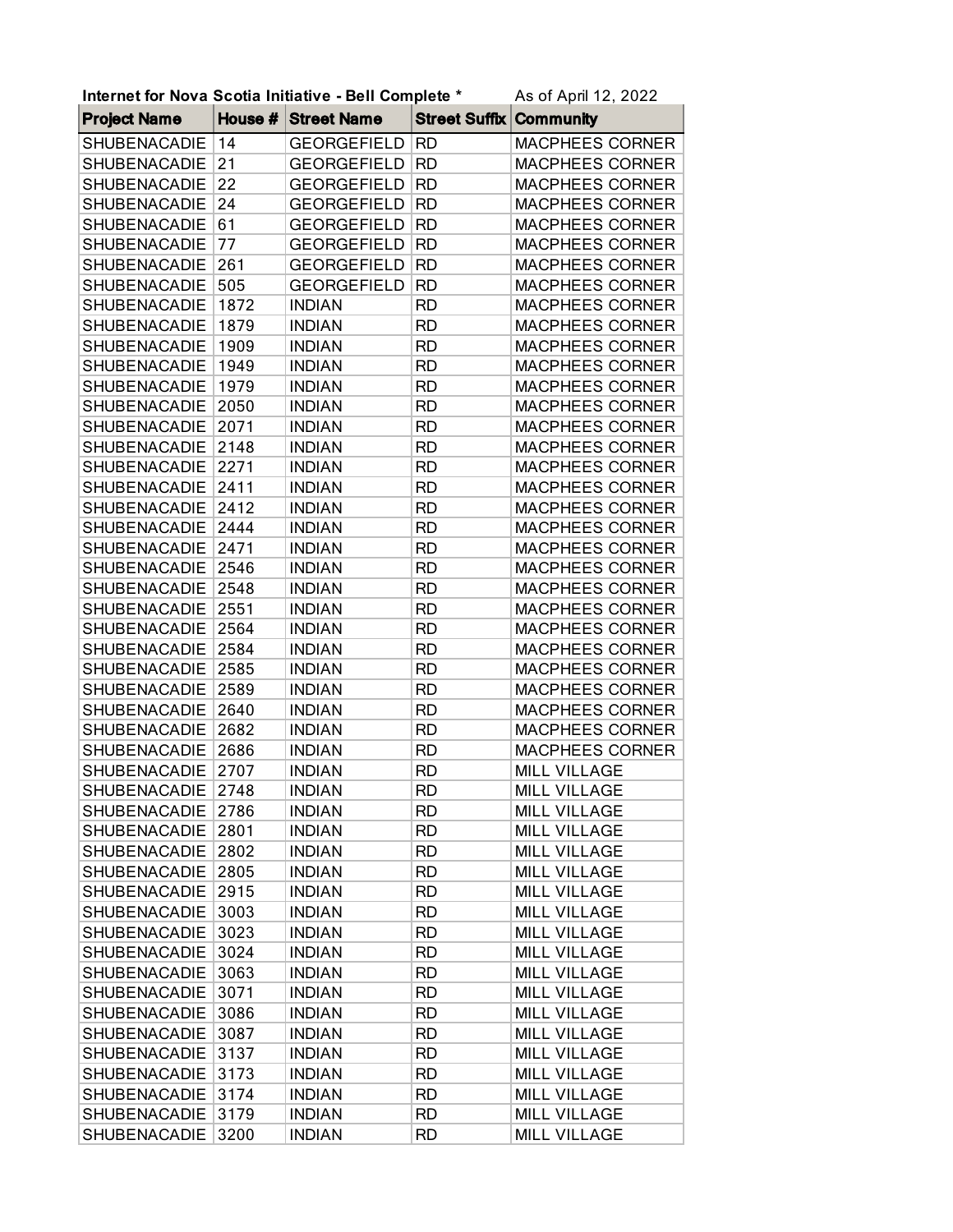| <b>SHUBENACADIE</b> | 3203  | <b>INDIAN</b>      | RD.       | <b>MILL VILLAGE</b>    |
|---------------------|-------|--------------------|-----------|------------------------|
| SHUBENACADIE        | 3206  | <b>INDIAN</b>      | <b>RD</b> | MILL VILLAGE           |
| SHUBENACADIE        | 3229  | <b>INDIAN</b>      | <b>RD</b> | <b>MILL VILLAGE</b>    |
| <b>SHUBENACADIE</b> | 3238  | <b>INDIAN</b>      | <b>RD</b> | <b>MILL VILLAGE</b>    |
| <b>SHUBENACADIE</b> | 3240  | <b>INDIAN</b>      | <b>RD</b> | <b>MILL VILLAGE</b>    |
| SHUBENACADIE        | 3254  | <b>INDIAN</b>      | <b>RD</b> | <b>MILL VILLAGE</b>    |
| <b>SHUBENACADIE</b> | 3259  | <b>INDIAN</b>      | <b>RD</b> | <b>MILL VILLAGE</b>    |
| SHUBENACADIE        | 3262  | <b>INDIAN</b>      | <b>RD</b> | <b>MILL VILLAGE</b>    |
| SHUBENACADIE        | 2589A | <b>INDIAN</b>      | <b>RD</b> | <b>MACPHEES CORNER</b> |
| <b>SHUBENACADIE</b> | 2640A | <b>INDIAN</b>      | <b>RD</b> | <b>MACPHEES CORNER</b> |
| <b>SHUBENACADIE</b> | 10    | <b>JAMES HILL</b>  | <b>RD</b> | <b>NORTH SALEM</b>     |
| <b>SHUBENACADIE</b> | 11    | <b>JAMES HILL</b>  | <b>RD</b> | <b>NORTH SALEM</b>     |
| <b>SHUBENACADIE</b> | 56    | <b>JAMES HILL</b>  | <b>RD</b> | <b>NORTH SALEM</b>     |
| SHUBENACADIE        | 43    | <b>MACPHEE</b>     | <b>RD</b> | <b>NORTH SALEM</b>     |
| SHUBENACADIE        | 67    | <b>MACPHEE</b>     | <b>RD</b> | <b>NORTH SALEM</b>     |
| SHUBENACADIE        | 83    | <b>MACPHEE</b>     | <b>RD</b> | <b>NORTH SALEM</b>     |
| <b>SHUBENACADIE</b> | 92    | <b>MACPHEE</b>     | <b>RD</b> | <b>NORTH SALEM</b>     |
| SHUBENACADIE        | 115   | <b>NORTH SALEM</b> | <b>RD</b> | <b>MILL VILLAGE</b>    |
| SHUBENACADIE        | 116   | <b>NORTH SALEM</b> | RD        | <b>MILL VILLAGE</b>    |
| SHUBENACADIE        | 140   | <b>NORTH SALEM</b> | <b>RD</b> | <b>MILL VILLAGE</b>    |
| SHUBENACADIE        | 144   | <b>NORTH SALEM</b> | <b>RD</b> | <b>MILL VILLAGE</b>    |
| SHUBENACADIE        |       |                    |           |                        |
|                     | 170   | <b>NORTH SALEM</b> | <b>RD</b> | <b>MILL VILLAGE</b>    |
| <b>SHUBENACADIE</b> | 191   | <b>NORTH SALEM</b> | <b>RD</b> | <b>MILL VILLAGE</b>    |
| <b>SHUBENACADIE</b> | 209   | <b>NORTH SALEM</b> | <b>RD</b> | <b>MILL VILLAGE</b>    |
| <b>SHUBENACADIE</b> | 260   | <b>NORTH SALEM</b> | RD.       | <b>MILL VILLAGE</b>    |
| SHUBENACADIE        | 273   | <b>NORTH SALEM</b> | <b>RD</b> | MILL VILLAGE           |
| SHUBENACADIE        | 295   | <b>NORTH SALEM</b> | <b>RD</b> | <b>MILL VILLAGE</b>    |
| <b>SHUBENACADIE</b> | 335   | <b>NORTH SALEM</b> | <b>RD</b> | <b>NORTH SALEM</b>     |
| <b>SHUBENACADIE</b> | 398   | <b>NORTH SALEM</b> | <b>RD</b> | <b>NORTH SALEM</b>     |
| SHUBENACADIE        | 420   | <b>NORTH SALEM</b> | <b>RD</b> | <b>NORTH SALEM</b>     |
| SHUBENACADIE        | 516   | <b>NORTH SALEM</b> | RD        | <b>NORTH SALEM</b>     |
| SHUBENACADIE        | 541   | <b>NORTH SALEM</b> | <b>RD</b> | <b>NORTH SALEM</b>     |
| SHUBENACADIE        | 542   | <b>NORTH SALEM</b> | <b>RD</b> | <b>NORTH SALEM</b>     |
| SHUBENACADIE        | 574   | <b>NORTH SALEM</b> | <b>RD</b> | <b>NORTH SALEM</b>     |
| SHUBENACADIE 589    |       | NORTH SALEM        | <b>RD</b> | <b>NORTH SALEM</b>     |
| <b>SHUBENACADIE</b> | 590   | <b>NORTH SALEM</b> | RD.       | <b>NORTH SALEM</b>     |
| SHUBENACADIE        | 621   | <b>NORTH SALEM</b> | RD.       | <b>NORTH SALEM</b>     |
| <b>SHUBENACADIE</b> | 643   | <b>NORTH SALEM</b> | <b>RD</b> | <b>NORTH SALEM</b>     |
| SHUBENACADIE        | 721   | <b>NORTH SALEM</b> | <b>RD</b> | <b>NORTH SALEM</b>     |
| <b>SHUBENACADIE</b> | 862   | <b>NORTH SALEM</b> | RD        | <b>NORTH SALEM</b>     |
| <b>SHUBENACADIE</b> | 916   | <b>NORTH SALEM</b> | <b>RD</b> | <b>NORTH SALEM</b>     |
| <b>SHUBENACADIE</b> | 919   | <b>NORTH SALEM</b> | <b>RD</b> | <b>NORTH SALEM</b>     |
| <b>SHUBENACADIE</b> | 1008  | <b>NORTH SALEM</b> | RD.       | <b>NORTH SALEM</b>     |
| <b>SHUBENACADIE</b> | 1188  | <b>NORTH SALEM</b> | <b>RD</b> | <b>NORTH SALEM</b>     |
| <b>SHUBENACADIE</b> | 1265  | NORTH SALEM        | <b>RD</b> | <b>NORTH SALEM</b>     |
| <b>SHUBENACADIE</b> | 1313  | NORTH SALEM        | <b>RD</b> | <b>NORTH SALEM</b>     |
| <b>SHUBENACADIE</b> | 1383  | <b>NORTH SALEM</b> | <b>RD</b> | <b>NORTH SALEM</b>     |
| <b>SHUBENACADIE</b> | 1402  | <b>NORTH SALEM</b> | <b>RD</b> | <b>NORTH SALEM</b>     |
| SHUBENACADIE        | 1440  | <b>NORTH SALEM</b> | RD.       | <b>NORTH SALEM</b>     |
| <b>SHUBENACADIE</b> | 1455  | <b>NORTH SALEM</b> | <b>RD</b> | <b>NORTH SALEM</b>     |
| SHUBENACADIE        | 116A  | <b>NORTH SALEM</b> | <b>RD</b> | MILL VILLAGE           |
| SHUBENACADIE        | 516A  | NORTH SALEM        | <b>RD</b> | <b>NORTH SALEM</b>     |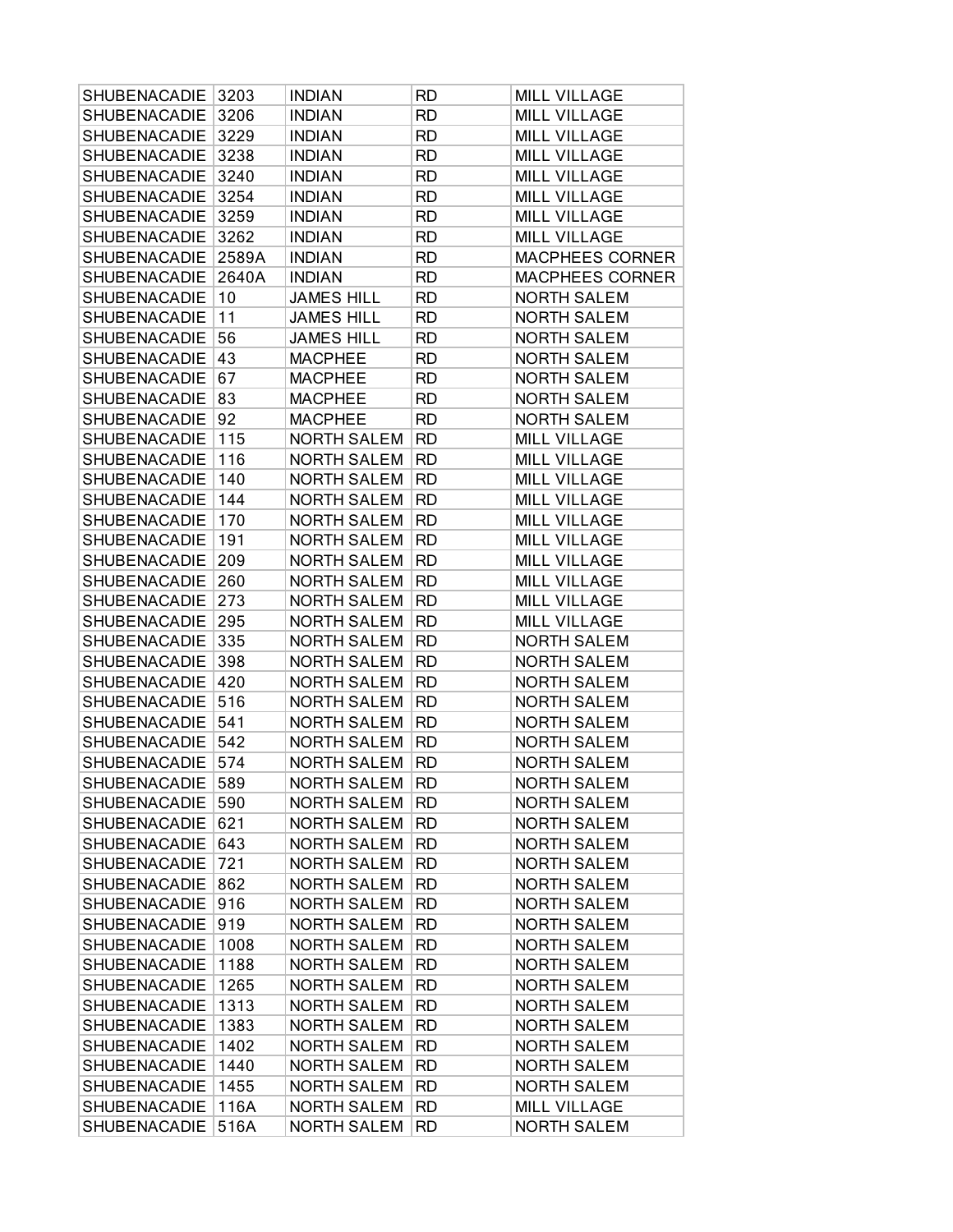| SHUBENACADIE        | 919A | <b>NORTH SALEM</b> | RD        | <b>NORTH SALEM</b>     |
|---------------------|------|--------------------|-----------|------------------------|
| SHUBENACADIE        | 266  | <b>RACETRACK</b>   | RD        | <b>NORTH SALEM</b>     |
| SHUBENACADIE        | 266A | <b>RACETRACK</b>   | <b>RD</b> | <b>NORTH SALEM</b>     |
| SHUBENACADIE        | 266B | <b>RACETRACK</b>   | RD        | <b>NORTH SALEM</b>     |
| SHUBENACADIE        | 52   | <b>ROKEST</b>      | LN        | <b>NORTH SALEM</b>     |
| SHUBENACADIE        | 95   | <b>ROKEST</b>      | LN        | <b>NORTH SALEM</b>     |
| SHUBENACADIE        | 210  | <b>ROKEST</b>      | LN        | <b>NORTH SALEM</b>     |
| SHUBENACADIE        | 8    | <b>SALEM CROSS</b> | <b>RD</b> | <b>MACPHEES CORNER</b> |
| SHUBENACADIE        | 22   | <b>SALEM CROSS</b> | <b>RD</b> | <b>MACPHEES CORNER</b> |
| SHUBENACADIE        | 31   | <b>SALEM CROSS</b> | <b>RD</b> | MACPHEES CORNER        |
| SHUBENACADIE        | 50   | <b>SALEM CROSS</b> | <b>RD</b> | <b>MACPHEES CORNER</b> |
| SHUBENACADIE        | 55   | <b>SALEM CROSS</b> | <b>RD</b> | <b>MACPHEES CORNER</b> |
| SHUBENACADIE        | 59   | <b>SALEM CROSS</b> | <b>RD</b> | <b>MACPHEES CORNER</b> |
| SHUBENACADIE        | 61   | <b>SALEM CROSS</b> | <b>RD</b> | <b>MACPHEES CORNER</b> |
| SHUBENACADIE        | 100  | <b>SALEM CROSS</b> | <b>RD</b> | MACPHEES CORNER        |
| SHUBENACADIE        | 101  | <b>SALEM CROSS</b> | <b>RD</b> | MACPHEES CORNER        |
| SHUBENACADIE        | 105  | <b>SALEM CROSS</b> | <b>RD</b> | <b>MACPHEES CORNER</b> |
| SHUBENACADIE        | 116  | <b>SALEM CROSS</b> | <b>RD</b> | <b>MACPHEES CORNER</b> |
| SHUBENACADIE        | 129  | <b>SALEM CROSS</b> | <b>RD</b> | MACPHEES CORNER        |
| SHUBENACADIE        | 156  | <b>SALEM CROSS</b> | <b>RD</b> | <b>MACPHEES CORNER</b> |
| SHUBENACADIE        | 391  | <b>SALEM CROSS</b> | <b>RD</b> | MACPHEES CORNER        |
| SHUBENACADIE        | 401  | <b>SALEM CROSS</b> | <b>RD</b> | MACPHEES CORNER        |
| SHUBENACADIE        | 520  | <b>SALEM CROSS</b> | <b>RD</b> | <b>MACPHEES CORNER</b> |
| SHUBENACADIE        | 556  | <b>SALEM CROSS</b> | <b>RD</b> | <b>MACPHEES CORNER</b> |
| SHUBENACADIE        | 624  | <b>SALEM CROSS</b> | <b>RD</b> | MACPHEES CORNER        |
| SHUBENACADIE        | 686  | <b>SALEM CROSS</b> | <b>RD</b> | <b>MACPHEES CORNER</b> |
| SHUBENACADIE        | 694  | <b>SALEM CROSS</b> | <b>RD</b> | <b>MACPHEES CORNER</b> |
| SHUBENACADIE        | 712  | <b>SALEM CROSS</b> | <b>RD</b> | MACPHEES CORNER        |
| SHUBENACADIE        | 724  | <b>SALEM CROSS</b> | <b>RD</b> | <b>MACPHEES CORNER</b> |
| SHUBENACADIE        | 881  | <b>SALEM CROSS</b> | <b>RD</b> | <b>NORTH SALEM</b>     |
| SHUBENACADIE        | 401A | <b>SALEM CROSS</b> | RD        | MACPHEES CORNER        |
| SHUBENACADIE        | 4    | <b>WEIR</b>        | LN        | <b>NORTH SALEM</b>     |
| SHUBENACADIE        | 20   | <b>WEIR</b>        | LN        | <b>NORTH SALEM</b>     |
| SHUBENACADIE        | 21   | <b>WEIR</b>        | LN        | <b>NORTH SALEM</b>     |
| SHUBENACADIE        | 35   | <b>WEIR</b>        | LN        | <b>NORTH SALEM</b>     |
| <b>SHUBENACADIE</b> | 59   | <b>WEIR</b>        | LN        | <b>NORTH SALEM</b>     |
| <b>SHUBENACADIE</b> | 911  | <b>ANTRIM</b>      | <b>RD</b> | <b>CARROLLS CORNER</b> |
| SHUBENACADIE        | 913  | <b>ANTRIM</b>      | RD        | <b>CARROLLS CORNER</b> |
| SHUBENACADIE        | 916  | <b>ANTRIM</b>      | <b>RD</b> | <b>CARROLLS CORNER</b> |
| <b>SHUBENACADIE</b> | 934  | <b>ANTRIM</b>      | RD        | <b>CARROLLS CORNER</b> |
| <b>SHUBENACADIE</b> | 1020 | <b>ANTRIM</b>      | <b>RD</b> | <b>CARROLLS CORNER</b> |
| <b>SHUBENACADIE</b> | 1029 | <b>ANTRIM</b>      | <b>RD</b> | <b>CARROLLS CORNER</b> |
| <b>SHUBENACADIE</b> | 1030 | <b>ANTRIM</b>      | <b>RD</b> | <b>CARROLLS CORNER</b> |
| SHUBENACADIE        | 1144 | <b>ANTRIM</b>      | <b>RD</b> | <b>CARROLLS CORNER</b> |
| <b>SHUBENACADIE</b> | 1145 | <b>ANTRIM</b>      | <b>RD</b> | <b>CARROLLS CORNER</b> |
| <b>SHUBENACADIE</b> | 1146 | <b>ANTRIM</b>      | <b>RD</b> | <b>CARROLLS CORNER</b> |
| <b>SHUBENACADIE</b> | 1149 | <b>ANTRIM</b>      | RD        | <b>CARROLLS CORNER</b> |
| <b>SHUBENACADIE</b> | 1151 | <b>ANTRIM</b>      | RD        | <b>CARROLLS CORNER</b> |
| <b>SHUBENACADIE</b> | 1171 | ANTRIM             | RD        | <b>CARROLLS CORNER</b> |
| SHUBENACADIE        | 1199 | <b>ANTRIM</b>      | RD        | <b>CARROLLS CORNER</b> |
| SHUBENACADIE        | 1213 | <b>ANTRIM</b>      | <b>RD</b> | <b>CARROLLS CORNER</b> |
| SHUBENACADIE        | 1217 | <b>ANTRIM</b>      | RD        | <b>CARROLLS CORNER</b> |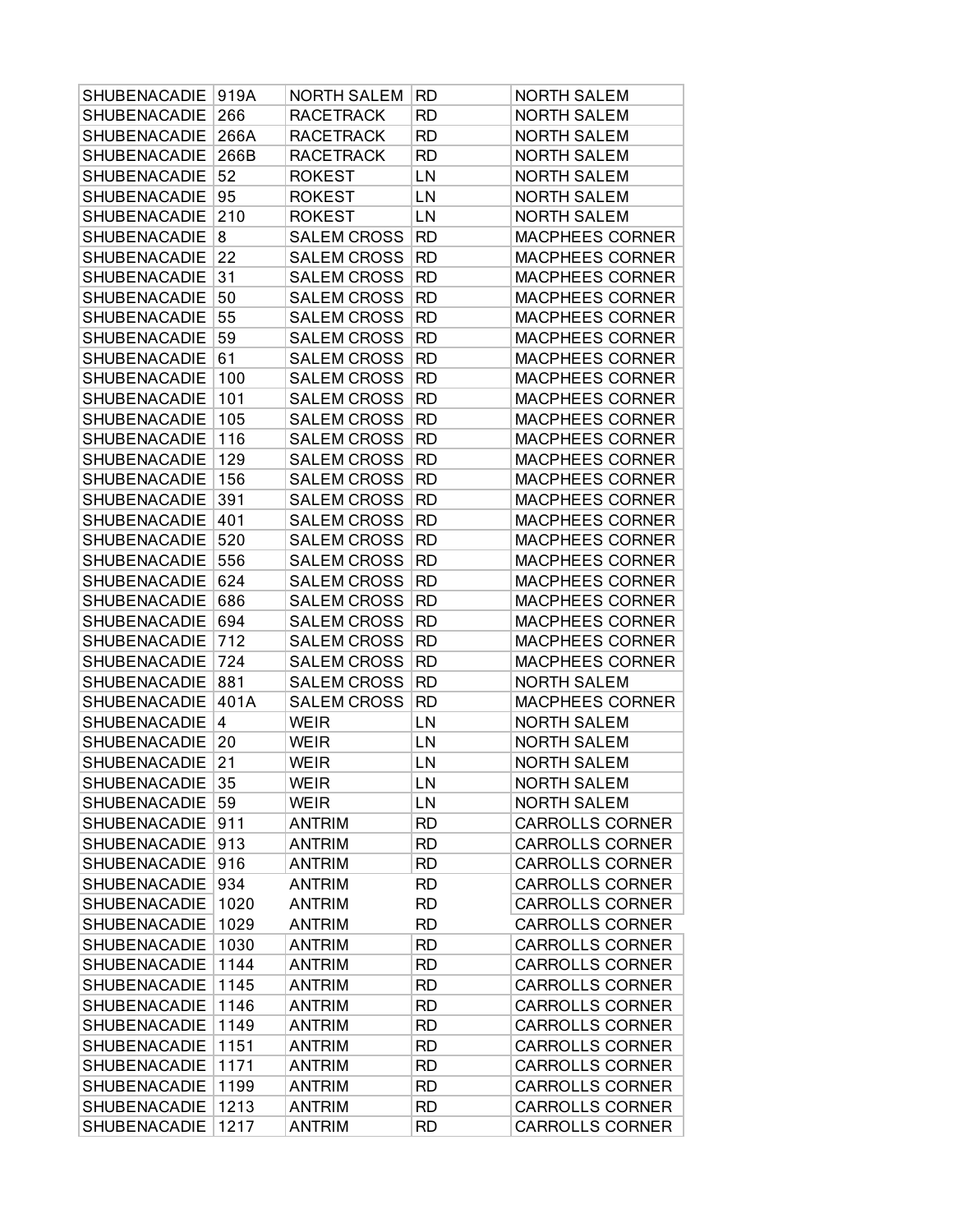| SHUBENACADIE        | 1415  | <b>ANTRIM</b>     | RD        | <b>CARROLLS CORNER</b> |
|---------------------|-------|-------------------|-----------|------------------------|
| SHUBENACADIE        | 1458  | <b>ANTRIM</b>     | <b>RD</b> | <b>CARROLLS CORNER</b> |
| SHUBENACADIE        | 1504  | <b>ANTRIM</b>     | <b>RD</b> | <b>CARROLLS CORNER</b> |
| <b>SHUBENACADIE</b> | 1506  | <b>ANTRIM</b>     | <b>RD</b> | <b>CARROLLS CORNER</b> |
| SHUBENACADIE        | 1508  | <b>ANTRIM</b>     | <b>RD</b> | <b>CARROLLS CORNER</b> |
| SHUBENACADIE        | 1589  | <b>ANTRIM</b>     | <b>RD</b> | <b>CARROLLS CORNER</b> |
| SHUBENACADIE        | 1633  | <b>ANTRIM</b>     | <b>RD</b> | <b>CARROLLS CORNER</b> |
| SHUBENACADIE        | 1683  | <b>ANTRIM</b>     | <b>RD</b> | <b>CARROLLS CORNER</b> |
| SHUBENACADIE        | 1693  | <b>ANTRIM</b>     | <b>RD</b> | <b>CARROLLS CORNER</b> |
| SHUBENACADIE        | 1694  | <b>ANTRIM</b>     | <b>RD</b> | <b>CARROLLS CORNER</b> |
| SHUBENACADIE        | 1705  | <b>ANTRIM</b>     | <b>RD</b> | <b>CARROLLS CORNER</b> |
| SHUBENACADIE        | 1724  | <b>ANTRIM</b>     | <b>RD</b> | <b>CARROLLS CORNER</b> |
| SHUBENACADIE        | 1744  | ANTRIM            | RD        | <b>CARROLLS CORNER</b> |
| SHUBENACADIE        | 1763  | <b>ANTRIM</b>     | <b>RD</b> | <b>CARROLLS CORNER</b> |
| SHUBENACADIE        | 1765  | <b>ANTRIM</b>     | <b>RD</b> | <b>CARROLLS CORNER</b> |
| <b>SHUBENACADIE</b> | 1776  | <b>ANTRIM</b>     | <b>RD</b> | <b>CARROLLS CORNER</b> |
| SHUBENACADIE        | 1780  | <b>ANTRIM</b>     | <b>RD</b> | <b>CARROLLS CORNER</b> |
| SHUBENACADIE        | 1786  | <b>ANTRIM</b>     | <b>RD</b> | <b>CARROLLS CORNER</b> |
| SHUBENACADIE        | 1799  | <b>ANTRIM</b>     | RD        | <b>CARROLLS CORNER</b> |
| SHUBENACADIE        | 1803  | <b>ANTRIM</b>     | <b>RD</b> | <b>CARROLLS CORNER</b> |
| SHUBENACADIE        | 1807  | <b>ANTRIM</b>     | <b>RD</b> | <b>CARROLLS CORNER</b> |
| SHUBENACADIE        | 1842  | <b>ANTRIM</b>     | <b>RD</b> | <b>CARROLLS CORNER</b> |
| SHUBENACADIE        | 1843  | <b>ANTRIM</b>     | <b>RD</b> | <b>CARROLLS CORNER</b> |
| SHUBENACADIE        | 1856  | <b>ANTRIM</b>     | <b>RD</b> | <b>CARROLLS CORNER</b> |
| SHUBENACADIE        | 1859  | <b>ANTRIM</b>     | <b>RD</b> | <b>CARROLLS CORNER</b> |
| SHUBENACADIE        | 1867  | <b>ANTRIM</b>     | <b>RD</b> | <b>CARROLLS CORNER</b> |
| SHUBENACADIE        | 1868  | <b>ANTRIM</b>     | <b>RD</b> | <b>CARROLLS CORNER</b> |
| <b>SHUBENACADIE</b> | 1880  | <b>ANTRIM</b>     | <b>RD</b> | <b>CARROLLS CORNER</b> |
| SHUBENACADIE        | 1885  | <b>ANTRIM</b>     | <b>RD</b> | <b>CARROLLS CORNER</b> |
| SHUBENACADIE        | 1896  | <b>ANTRIM</b>     | <b>RD</b> | <b>CARROLLS CORNER</b> |
| SHUBENACADIE        | 1899  | <b>ANTRIM</b>     | <b>RD</b> | <b>CARROLLS CORNER</b> |
| SHUBENACADIE        | 1908  | <b>ANTRIM</b>     | <b>RD</b> | <b>CARROLLS CORNER</b> |
| SHUBENACADIE        | 1922  | <b>ANTRIM</b>     | <b>RD</b> | <b>CARROLLS CORNER</b> |
| SHUBENACADIE        | 1931  | <b>ANTRIM</b>     | <b>RD</b> | <b>CARROLLS CORNER</b> |
| SHUBENACADIE        | 1954  | <b>ANTRIM</b>     | <b>RD</b> | <b>CARROLLS CORNER</b> |
| <b>SHUBENACADIE</b> | 1959  | <b>ANTRIM</b>     | RD        | <b>CARROLLS CORNER</b> |
| SHUBENACADIE        | 1975  | <b>ANTRIM</b>     | <b>RD</b> | <b>CARROLLS CORNER</b> |
| <b>SHUBENACADIE</b> | 1987  | <b>ANTRIM</b>     | <b>RD</b> | <b>CARROLLS CORNER</b> |
| SHUBENACADIE        | 1997  | <b>ANTRIM</b>     | <b>RD</b> | <b>CARROLLS CORNER</b> |
| <b>SHUBENACADIE</b> | 2021  | <b>ANTRIM</b>     | <b>RD</b> | <b>CARROLLS CORNER</b> |
| <b>SHUBENACADIE</b> | 2043  | <b>ANTRIM</b>     | <b>RD</b> | <b>CARROLLS CORNER</b> |
| SHUBENACADIE        | 2048  | <b>ANTRIM</b>     | <b>RD</b> | <b>CARROLLS CORNER</b> |
| <b>SHUBENACADIE</b> | 2049  | <b>ANTRIM</b>     | <b>RD</b> | <b>CARROLLS CORNER</b> |
| SHUBENACADIE        | 1029A | <b>ANTRIM</b>     | <b>RD</b> | <b>CARROLLS CORNER</b> |
| SHUBENACADIE        | 59    | <b>COOKS MILL</b> | <b>RD</b> | <b>CARROLLS CORNER</b> |
| <b>SHUBENACADIE</b> | 92    | <b>COOKS MILL</b> | <b>RD</b> | <b>CARROLLS CORNER</b> |
| SHUBENACADIE        | 100   | <b>COOKS MILL</b> | <b>RD</b> | <b>CARROLLS CORNER</b> |
| <b>SHUBENACADIE</b> | 107   | <b>COOKS MILL</b> | <b>RD</b> | <b>CARROLLS CORNER</b> |
| SHUBENACADIE        | 123   | <b>COOKS MILL</b> | <b>RD</b> | <b>CARROLLS CORNER</b> |
| SHUBENACADIE        | 131   | <b>COOKS MILL</b> | <b>RD</b> | <b>CARROLLS CORNER</b> |
| SHUBENACADIE        | 139   | <b>COOKS MILL</b> | <b>RD</b> | <b>CARROLLS CORNER</b> |
| <b>SHUBENACADIE</b> | 140   | <b>COOKS MILL</b> | <b>RD</b> | <b>CARROLLS CORNER</b> |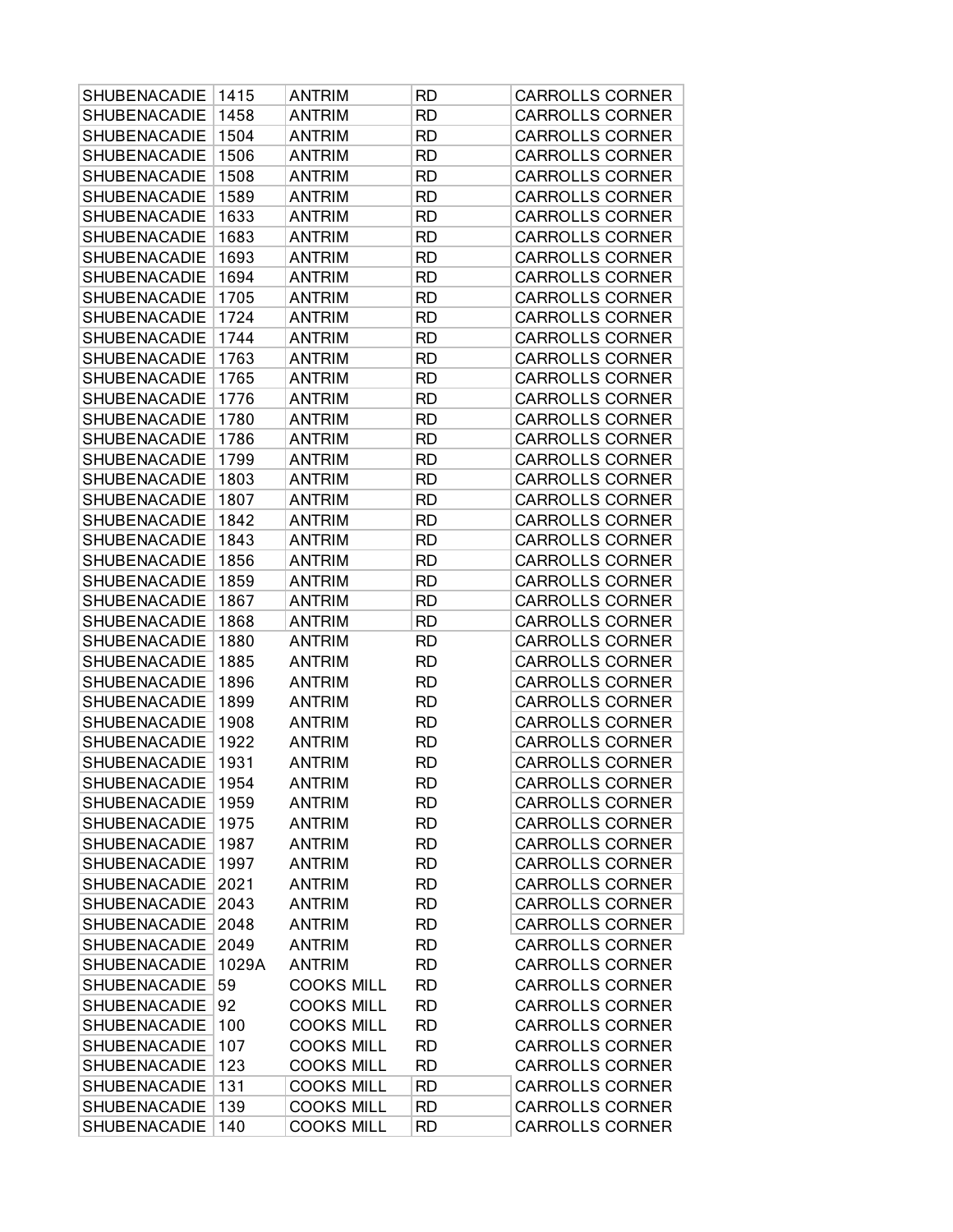| SHUBENACADIE        | 15   | <b>DILLMAN</b>     | RD        | <b>CARROLLS CORNER</b> |
|---------------------|------|--------------------|-----------|------------------------|
| <b>SHUBENACADIE</b> | 24   | <b>DILLMAN</b>     | <b>RD</b> | <b>CARROLLS CORNER</b> |
| SHUBENACADIE        | 40   | <b>DILLMAN</b>     | <b>RD</b> | <b>CARROLLS CORNER</b> |
| SHUBENACADIE        | 54   | <b>DILLMAN</b>     | <b>RD</b> | <b>CARROLLS CORNER</b> |
| SHUBENACADIE        | 64   | <b>DILLMAN</b>     | RD        | <b>CARROLLS CORNER</b> |
| SHUBENACADIE        | 88   | <b>DILLMAN</b>     | RD        | <b>CARROLLS CORNER</b> |
| SHUBENACADIE        | 96   | <b>DILLMAN</b>     | RD        | <b>CARROLLS CORNER</b> |
| SHUBENACADIE        | 102  | <b>DILLMAN</b>     | <b>RD</b> | <b>CARROLLS CORNER</b> |
| SHUBENACADIE        | 120  | <b>DILLMAN</b>     | <b>RD</b> | <b>CARROLLS CORNER</b> |
| SHUBENACADIE        | 158  | <b>DILLMAN</b>     | <b>RD</b> | <b>CARROLLS CORNER</b> |
| <b>SHUBENACADIE</b> | 165  | <b>DILLMAN</b>     | RD        | <b>CARROLLS CORNER</b> |
| SHUBENACADIE        | 171  | <b>DILLMAN</b>     | RD        | <b>CARROLLS CORNER</b> |
| SHUBENACADIE        | 208  | <b>DILLMAN</b>     | RD        | <b>CARROLLS CORNER</b> |
| <b>SHUBENACADIE</b> | 208A | <b>DILLMAN</b>     | <b>RD</b> | <b>CARROLLS CORNER</b> |
| SHUBENACADIE        | 14   | <b>FORGOTTEN</b>   | LN        | <b>CARROLLS CORNER</b> |
| SHUBENACADIE        | 56   | <b>FORGOTTEN</b>   | LN        | <b>CARROLLS CORNER</b> |
| SHUBENACADIE        | 64   | <b>FORGOTTEN</b>   | LN        | <b>CARROLLS CORNER</b> |
| SHUBENACADIE        | 19   | <b>GLORIA</b>      | LN        | <b>CARROLLS CORNER</b> |
| SHUBENACADIE        | 35   | <b>GLORIA</b>      | LN        | <b>CARROLLS CORNER</b> |
| SHUBENACADIE        | 49   | <b>GLORIA</b>      | LN        | <b>CARROLLS CORNER</b> |
| SHUBENACADIE        | 63   | <b>GLORIA</b>      | LN        | <b>CARROLLS CORNER</b> |
| SHUBENACADIE        | 99   | <b>GLORIA</b>      | LN        | <b>CARROLLS CORNER</b> |
| <b>SHUBENACADIE</b> | 1440 | <b>HIGHWAY 277</b> | <b>HY</b> | <b>CARROLLS CORNER</b> |
| SHUBENACADIE        | 1615 | <b>HIGHWAY 277</b> | HY        | <b>CARROLLS CORNER</b> |
| SHUBENACADIE        | 1636 | HIGHWAY 277        | HY        | <b>CARROLLS CORNER</b> |
| <b>SHUBENACADIE</b> | 1644 | HIGHWAY 277        | HY        | <b>CARROLLS CORNER</b> |
| SHUBENACADIE        | 1693 | HIGHWAY 277        | <b>HY</b> | <b>CARROLLS CORNER</b> |
| <b>SHUBENACADIE</b> | 1695 | HIGHWAY 277        | HY        | <b>CARROLLS CORNER</b> |
| SHUBENACADIE        | 1700 | HIGHWAY 277        | HY        | <b>CARROLLS CORNER</b> |
| SHUBENACADIE        | 1724 | <b>HIGHWAY 277</b> | HY        | <b>CARROLLS CORNER</b> |
| SHUBENACADIE        | 1730 | HIGHWAY 277        | HY        | <b>CARROLLS CORNER</b> |
| SHUBENACADIE        | 1736 | HIGHWAY 277        | HY        | <b>CARROLLS CORNER</b> |
| SHUBENACADIE        | 1758 | HIGHWAY 277        | HY        | <b>CARROLLS CORNER</b> |
| SHUBENACADIE        | 1770 | <b>HIGHWAY 277</b> | HY        | <b>CARROLLS CORNER</b> |
| SHUBENACADIE        | 1824 | HIGHWAY 277        | HY        | <b>CARROLLS CORNER</b> |
| SHUBENACADIE        | 1832 | HIGHWAY 277        | HY        | <b>CARROLLS CORNER</b> |
| SHUBENACADIE        | 1853 | HIGHWAY 277        | HY        | <b>CARROLLS CORNER</b> |
| <b>SHUBENACADIE</b> | 1871 | HIGHWAY 277        | HY        | <b>CARROLLS CORNER</b> |
| SHUBENACADIE        | 1963 | HIGHWAY 277        | HY        | <b>CARROLLS CORNER</b> |
| <b>SHUBENACADIE</b> | 1968 | HIGHWAY 277        | HY        | <b>CARROLLS CORNER</b> |
| <b>SHUBENACADIE</b> | 1969 | HIGHWAY 277        | HY        | <b>CARROLLS CORNER</b> |
| <b>SHUBENACADIE</b> | 1971 | HIGHWAY 277        | HY        | <b>CARROLLS CORNER</b> |
| <b>SHUBENACADIE</b> | 1988 | HIGHWAY 277        | HY        | <b>CARROLLS CORNER</b> |
| <b>SHUBENACADIE</b> | 1991 | HIGHWAY 277        | HY        | <b>CARROLLS CORNER</b> |
| <b>SHUBENACADIE</b> | 1996 | HIGHWAY 277        | HY        | <b>CARROLLS CORNER</b> |
| <b>SHUBENACADIE</b> | 2001 | HIGHWAY 277        | HY        | <b>CARROLLS CORNER</b> |
| <b>SHUBENACADIE</b> | 2020 | HIGHWAY 277        | HY        | <b>CARROLLS CORNER</b> |
| <b>SHUBENACADIE</b> | 2021 | HIGHWAY 277        | HY        | <b>CARROLLS CORNER</b> |
| SHUBENACADIE        | 2040 | HIGHWAY 277        | HY        | <b>CARROLLS CORNER</b> |
| <b>SHUBENACADIE</b> | 2048 | HIGHWAY 277        | HY        | <b>CARROLLS CORNER</b> |
| SHUBENACADIE        | 2058 | HIGHWAY 277        | HY        | <b>CARROLLS CORNER</b> |
| SHUBENACADIE        | 2119 | HIGHWAY 277        | HY        | <b>CARROLLS CORNER</b> |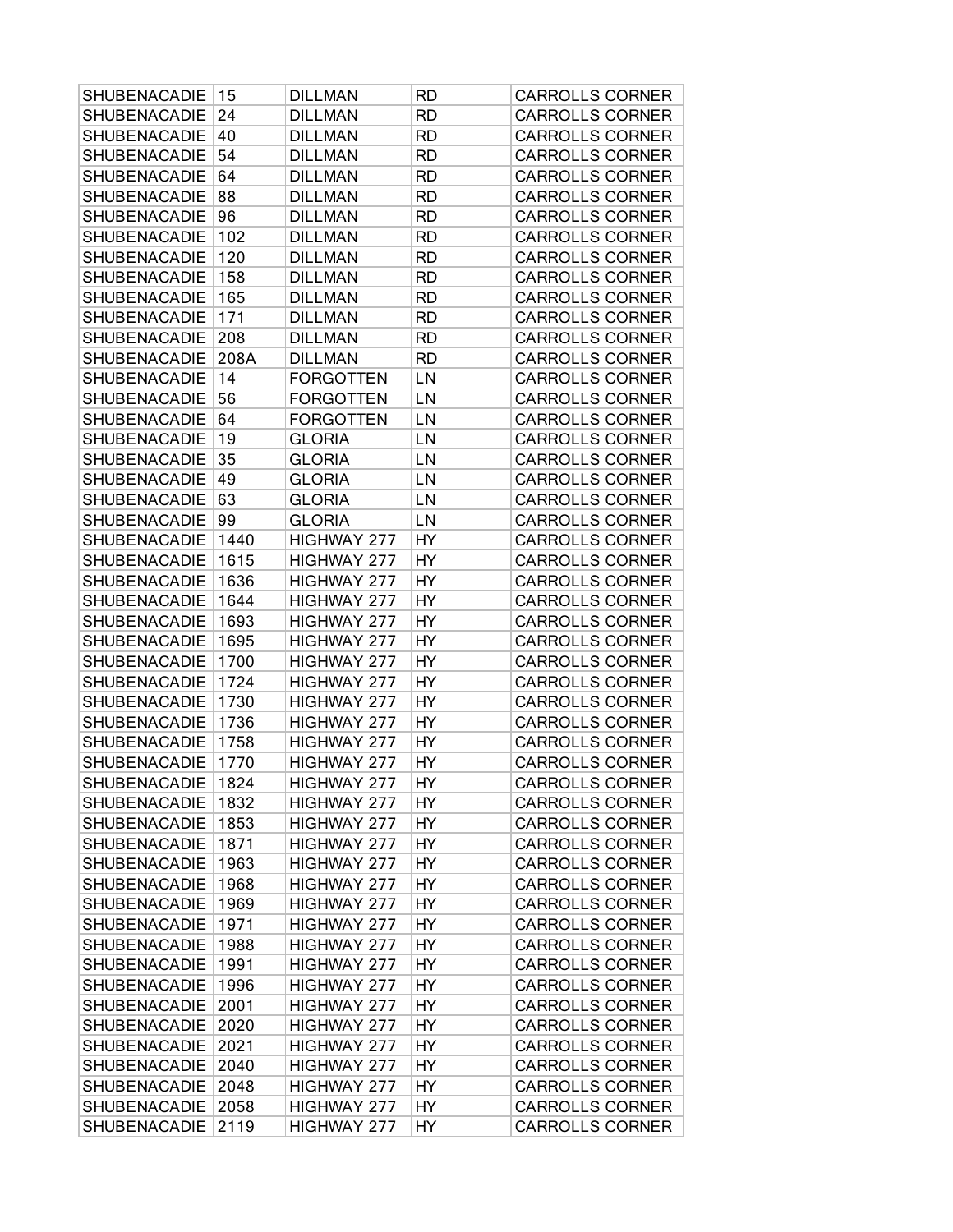| <b>SHUBENACADIE</b> | 2140  | HIGHWAY 277        | HY        | <b>CARROLLS CORNER</b> |
|---------------------|-------|--------------------|-----------|------------------------|
| SHUBENACADIE        | 2146  | HIGHWAY 277        | HY        | <b>CARROLLS CORNER</b> |
| SHUBENACADIE        | 2160  | HIGHWAY 277        | <b>HY</b> | <b>CARROLLS CORNER</b> |
| <b>SHUBENACADIE</b> | 2180  | HIGHWAY 277        | HY        | <b>CARROLLS CORNER</b> |
| <b>SHUBENACADIE</b> | 2201  | HIGHWAY 277        | HY        | <b>CARROLLS CORNER</b> |
| SHUBENACADIE        | 2215  | HIGHWAY 277        | HY        | <b>CARROLLS CORNER</b> |
| <b>SHUBENACADIE</b> | 2217  | HIGHWAY 277        | HY        | <b>CARROLLS CORNER</b> |
| SHUBENACADIE        | 2226  | HIGHWAY 277        | HY        | <b>CARROLLS CORNER</b> |
| SHUBENACADIE        | 2250  | HIGHWAY 277        | HY        | <b>CARROLLS CORNER</b> |
| <b>SHUBENACADIE</b> | 2261  | HIGHWAY 277        | HY        | <b>CARROLLS CORNER</b> |
| <b>SHUBENACADIE</b> | 2266  | HIGHWAY 277        | HY        | <b>CARROLLS CORNER</b> |
| SHUBENACADIE        | 2280  | HIGHWAY 277        | HY        | <b>CARROLLS CORNER</b> |
| <b>SHUBENACADIE</b> | 2281  | HIGHWAY 277        | HY        | <b>CARROLLS CORNER</b> |
| SHUBENACADIE        | 2292  | HIGHWAY 277        | HY        | <b>CARROLLS CORNER</b> |
| SHUBENACADIE        | 2301  | HIGHWAY 277        | HY        | <b>CARROLLS CORNER</b> |
| SHUBENACADIE        | 2352  | HIGHWAY 277        | HY        | <b>CARROLLS CORNER</b> |
| <b>SHUBENACADIE</b> | 2374  | HIGHWAY 277        | HY        | <b>CARROLLS CORNER</b> |
| <b>SHUBENACADIE</b> | 2382  | HIGHWAY 277        | HY        | <b>CARROLLS CORNER</b> |
| <b>SHUBENACADIE</b> | 2392  | HIGHWAY 277        | HY        | <b>CARROLLS CORNER</b> |
| SHUBENACADIE        | 2400  | HIGHWAY 277        | HY        | <b>CARROLLS CORNER</b> |
| SHUBENACADIE        | 2401  | HIGHWAY 277        | HY        | <b>CARROLLS CORNER</b> |
| SHUBENACADIE        | 2420  | HIGHWAY 277        | HY        | <b>CARROLLS CORNER</b> |
| <b>SHUBENACADIE</b> | 2432  | HIGHWAY 277        | <b>HY</b> | <b>CARROLLS CORNER</b> |
| SHUBENACADIE        | 2440  | HIGHWAY 277        | HY        | <b>CARROLLS CORNER</b> |
| <b>SHUBENACADIE</b> | 2451  | HIGHWAY 277        | HY        | <b>CARROLLS CORNER</b> |
| SHUBENACADIE        | 2464  | HIGHWAY 277        | HY        | <b>CARROLLS CORNER</b> |
| SHUBENACADIE        | 2500  | HIGHWAY 277        | HY        | <b>CARROLLS CORNER</b> |
| <b>SHUBENACADIE</b> | 2508  | HIGHWAY 277        | HY        | <b>CARROLLS CORNER</b> |
| <b>SHUBENACADIE</b> | 2545  | HIGHWAY 277        | HY        | <b>CARROLLS CORNER</b> |
| SHUBENACADIE        | 2547  | HIGHWAY 277        | HY        | <b>CARROLLS CORNER</b> |
| SHUBENACADIE        | 2572  | HIGHWAY 277        | HY        | <b>CARROLLS CORNER</b> |
| SHUBENACADIE        | 2575  | HIGHWAY 277        | HY        | <b>CARROLLS CORNER</b> |
| <b>SHUBENACADIE</b> | 2226A | HIGHWAY 277        | <b>HY</b> | <b>CARROLLS CORNER</b> |
| SHUBENACADIE        | 2400A | HIGHWAY 277        | HY        | <b>CARROLLS CORNER</b> |
| SHUBENACADIE 2400B  |       | HIGHWAY 277        | HY        | <b>CARROLLS CORNER</b> |
| <b>SHUBENACADIE</b> | 2400C | HIGHWAY 277        | HY        | <b>CARROLLS CORNER</b> |
| <b>SHUBENACADIE</b> | 60    | <b>MACWILLIAMS</b> | <b>RD</b> | <b>CARROLLS CORNER</b> |
| SHUBENACADIE        | 111   | <b>MACWILLIAMS</b> | <b>RD</b> | <b>CARROLLS CORNER</b> |
| SHUBENACADIE        | 139   | <b>MACWILLIAMS</b> | <b>RD</b> | <b>CARROLLS CORNER</b> |
| <b>SHUBENACADIE</b> | 169   | <b>MACWILLIAMS</b> | <b>RD</b> | <b>CARROLLS CORNER</b> |
| <b>SHUBENACADIE</b> | 178   | <b>MACWILLIAMS</b> | <b>RD</b> | <b>CARROLLS CORNER</b> |
| <b>SHUBENACADIE</b> | 222   | <b>MACWILLIAMS</b> | <b>RD</b> | <b>CARROLLS CORNER</b> |
| SHUBENACADIE        | 224   | <b>MACWILLIAMS</b> | <b>RD</b> | <b>CARROLLS CORNER</b> |
| <b>SHUBENACADIE</b> | 240   | <b>MACWILLIAMS</b> | <b>RD</b> | <b>CARROLLS CORNER</b> |
| SHUBENACADIE        | 250   | <b>MACWILLIAMS</b> | <b>RD</b> | <b>CARROLLS CORNER</b> |
| <b>SHUBENACADIE</b> | 259   | <b>MACWILLIAMS</b> | <b>RD</b> | <b>CARROLLS CORNER</b> |
| <b>SHUBENACADIE</b> | 9     | <b>MILFORD</b>     | <b>RD</b> | <b>CARROLLS CORNER</b> |
| <b>SHUBENACADIE</b> | 10    | <b>MILFORD</b>     | <b>RD</b> | <b>CARROLLS CORNER</b> |
| <b>SHUBENACADIE</b> | 12    | <b>MILFORD</b>     | <b>RD</b> | <b>CARROLLS CORNER</b> |
| <b>SHUBENACADIE</b> | 15    | <b>MILFORD</b>     | <b>RD</b> | <b>CARROLLS CORNER</b> |
| SHUBENACADIE        | 47    | <b>MILFORD</b>     | <b>RD</b> | <b>CARROLLS CORNER</b> |
| SHUBENACADIE        | 57    | <b>MILFORD</b>     | <b>RD</b> | <b>CARROLLS CORNER</b> |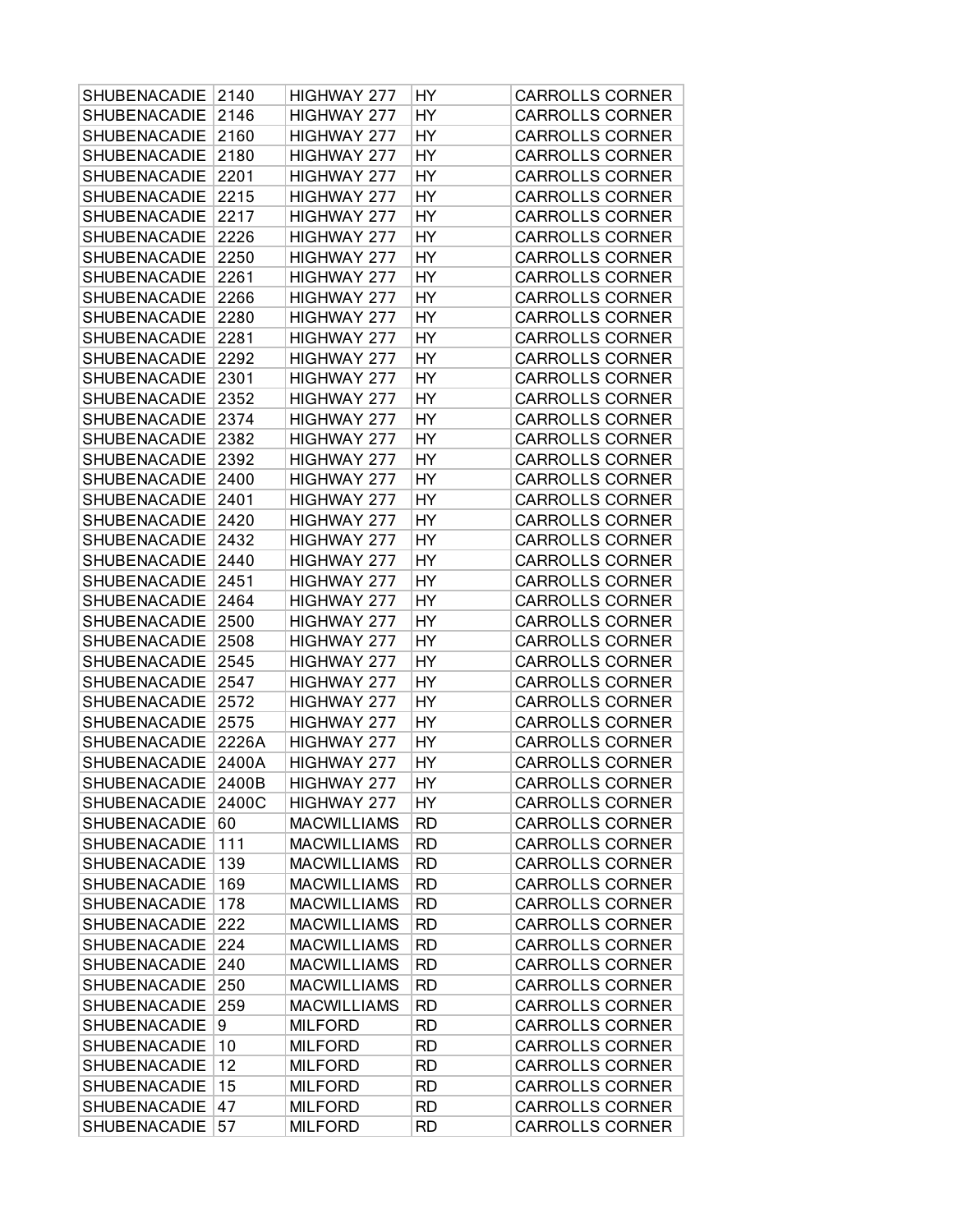| SHUBENACADIE        | 60   | <b>MILFORD</b>    | RD        | <b>CARROLLS CORNER</b> |
|---------------------|------|-------------------|-----------|------------------------|
| <b>SHUBENACADIE</b> | 73   | <b>MILFORD</b>    | <b>RD</b> | <b>CARROLLS CORNER</b> |
| SHUBENACADIE        | 78   | <b>MILFORD</b>    | <b>RD</b> | <b>CARROLLS CORNER</b> |
| <b>SHUBENACADIE</b> | 81   | <b>MILFORD</b>    | <b>RD</b> | <b>CARROLLS CORNER</b> |
| <b>SHUBENACADIE</b> | 90   | <b>MILFORD</b>    | <b>RD</b> | <b>CARROLLS CORNER</b> |
| SHUBENACADIE        | 100  | <b>MILFORD</b>    | RD        | <b>CARROLLS CORNER</b> |
| SHUBENACADIE        | 105  | <b>MILFORD</b>    | RD        | <b>CARROLLS CORNER</b> |
| SHUBENACADIE        | 10   | <b>ROCKWELL</b>   | DR        | <b>CARROLLS CORNER</b> |
| SHUBENACADIE        | 100  | <b>ROCKWELL</b>   | DR        | <b>CARROLLS CORNER</b> |
| <b>SHUBENACADIE</b> | 111  | <b>ROCKWELL</b>   | DR        | <b>CARROLLS CORNER</b> |
| <b>SHUBENACADIE</b> | 36   | <b>SHADY REST</b> | LN        | <b>CARROLLS CORNER</b> |
| SHUBENACADIE        | 43   | <b>SHADY REST</b> | LN        | <b>CARROLLS CORNER</b> |
| SHUBENACADIE        | 52   | <b>SHADY REST</b> | LN        | <b>CARROLLS CORNER</b> |
| SHUBENACADIE        | 1020 | <b>BUTLER</b>     | <b>RD</b> | <b>LAKE EGMONT</b>     |
| SHUBENACADIE        | 1051 | <b>BUTLER</b>     | <b>RD</b> | <b>LAKE EGMONT</b>     |
| <b>SHUBENACADIE</b> | 1069 | <b>BUTLER</b>     | <b>RD</b> | <b>LAKE EGMONT</b>     |
| <b>SHUBENACADIE</b> | 1109 | <b>BUTLER</b>     | <b>RD</b> | <b>LAKE EGMONT</b>     |
| SHUBENACADIE        | 1208 | <b>BUTLER</b>     | RD        | <b>LAKE EGMONT</b>     |
| SHUBENACADIE        | 11   | <b>COLDSTREAM</b> | RD        | <b>GAYS RIVER</b>      |
| SHUBENACADIE        | 30   | <b>COLDSTREAM</b> | <b>RD</b> | <b>GAYS RIVER</b>      |
| SHUBENACADIE        | 37   | <b>COLDSTREAM</b> | <b>RD</b> | <b>GAYS RIVER</b>      |
| SHUBENACADIE        | 47   | <b>COLDSTREAM</b> | <b>RD</b> | <b>GAYS RIVER</b>      |
| <b>SHUBENACADIE</b> | 56   | <b>COLDSTREAM</b> | <b>RD</b> | <b>GAYS RIVER</b>      |
| SHUBENACADIE        | 68   | <b>COLDSTREAM</b> | <b>RD</b> | <b>GAYS RIVER</b>      |
| SHUBENACADIE        | 69   | <b>COLDSTREAM</b> | <b>RD</b> | <b>GAYS RIVER</b>      |
| SHUBENACADIE        | 91   | <b>COLDSTREAM</b> | <b>RD</b> | <b>GAYS RIVER</b>      |
| SHUBENACADIE        | 98   | <b>COLDSTREAM</b> | <b>RD</b> | <b>GAYS RIVER</b>      |
| <b>SHUBENACADIE</b> | 100  | <b>COLDSTREAM</b> | <b>RD</b> | <b>GAYS RIVER</b>      |
| <b>SHUBENACADIE</b> | 101  | <b>COLDSTREAM</b> | <b>RD</b> | <b>GAYS RIVER</b>      |
| SHUBENACADIE        | 129  | <b>COLDSTREAM</b> | <b>RD</b> | <b>GAYS RIVER</b>      |
| SHUBENACADIE        | 154  | <b>COLDSTREAM</b> | RD        | <b>GAYS RIVER</b>      |
| SHUBENACADIE        | 160  | <b>COLDSTREAM</b> | <b>RD</b> | <b>GAYS RIVER</b>      |
| SHUBENACADIE        | 170  | <b>COLDSTREAM</b> | <b>RD</b> | <b>GAYS RIVER</b>      |
| SHUBENACADIE        | 184  | <b>COLDSTREAM</b> | RD        | <b>GAYS RIVER</b>      |
| SHUBENACADIE        | 187  | COLDSTREAM        | <b>RD</b> | <b>GAYS RIVER</b>      |
| SHUBENACADIE        | 188  | <b>COLDSTREAM</b> | RD        | <b>GAYS RIVER</b>      |
| SHUBENACADIE        | 203  | <b>COLDSTREAM</b> | RD        | <b>GAYS RIVER</b>      |
| <b>SHUBENACADIE</b> | 209  | <b>COLDSTREAM</b> | <b>RD</b> | <b>GAYS RIVER</b>      |
| SHUBENACADIE        | 212  | <b>COLDSTREAM</b> | <b>RD</b> | <b>GAYS RIVER</b>      |
| <b>SHUBENACADIE</b> | 226  | <b>COLDSTREAM</b> | RD        | <b>GAYS RIVER</b>      |
| <b>SHUBENACADIE</b> | 245  | <b>COLDSTREAM</b> | <b>RD</b> | <b>GAYS RIVER</b>      |
| <b>SHUBENACADIE</b> | 248  | <b>COLDSTREAM</b> | <b>RD</b> | <b>GAYS RIVER</b>      |
| <b>SHUBENACADIE</b> | 249  | <b>COLDSTREAM</b> | RD        | <b>GAYS RIVER</b>      |
| <b>SHUBENACADIE</b> | 269  | <b>COLDSTREAM</b> | <b>RD</b> | <b>GAYS RIVER</b>      |
| <b>SHUBENACADIE</b> | 274  | <b>COLDSTREAM</b> | <b>RD</b> | <b>GAYS RIVER</b>      |
| <b>SHUBENACADIE</b> | 300  | <b>COLDSTREAM</b> | RD        | <b>GAYS RIVER</b>      |
| <b>SHUBENACADIE</b> | 310  | <b>COLDSTREAM</b> | <b>RD</b> | <b>GAYS RIVER</b>      |
| <b>SHUBENACADIE</b> | 340  | <b>COLDSTREAM</b> | <b>RD</b> | <b>GAYS RIVER</b>      |
| SHUBENACADIE        | 341  | <b>COLDSTREAM</b> | RD        | <b>GAYS RIVER</b>      |
| <b>SHUBENACADIE</b> | 361  | <b>COLDSTREAM</b> | <b>RD</b> | <b>GAYS RIVER</b>      |
| SHUBENACADIE        | 398  | <b>COLDSTREAM</b> | <b>RD</b> | <b>GAYS RIVER</b>      |
| SHUBENACADIE        | 411  | <b>COLDSTREAM</b> | RD        | <b>GAYS RIVER</b>      |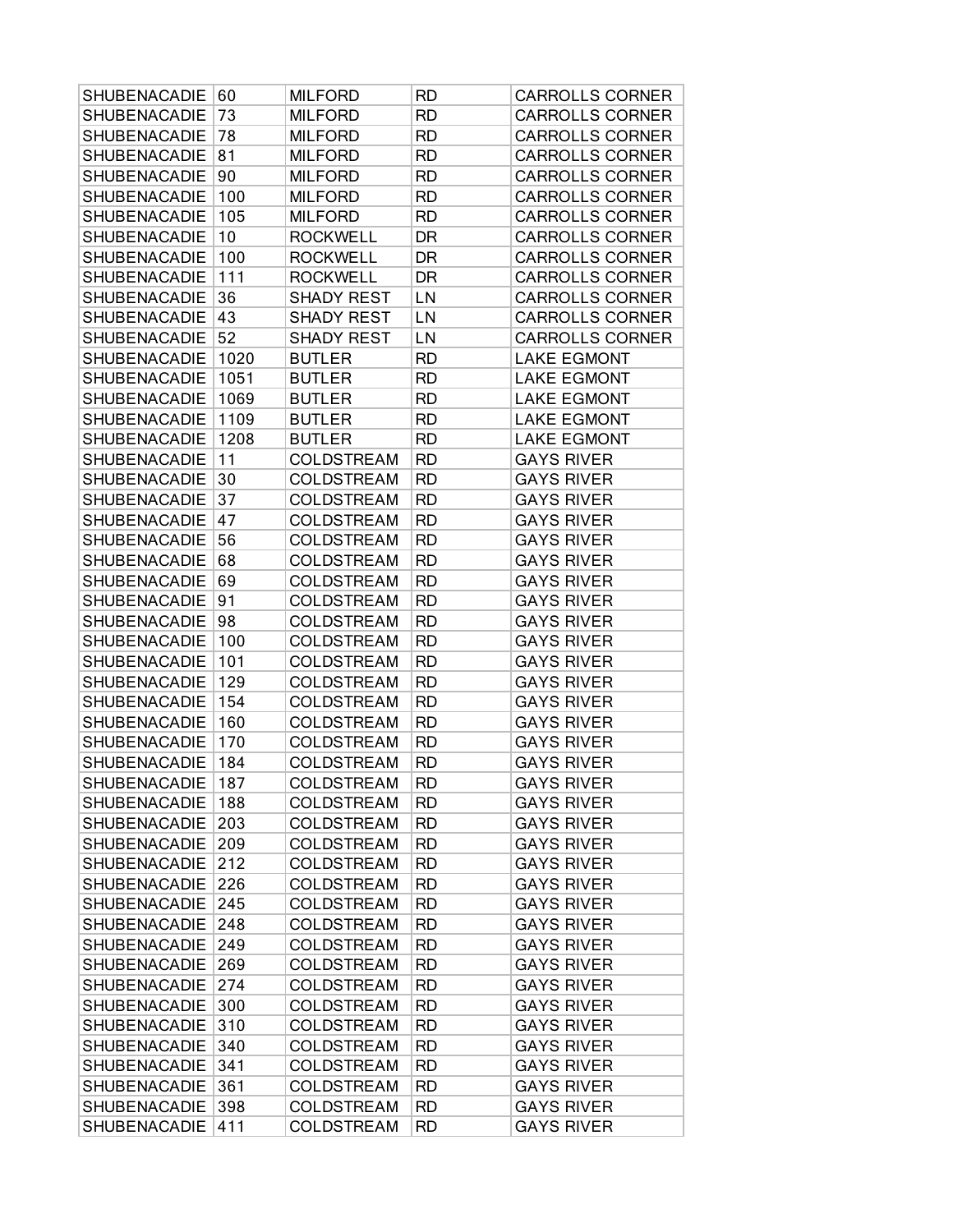| SHUBENACADIE        | 440   | <b>COLDSTREAM</b>     | RD        | <b>GAYS RIVER</b>  |
|---------------------|-------|-----------------------|-----------|--------------------|
| SHUBENACADIE        | 444   | <b>COLDSTREAM</b>     | <b>RD</b> | <b>GAYS RIVER</b>  |
| SHUBENACADIE        | 447   | <b>COLDSTREAM</b>     | <b>RD</b> | <b>GAYS RIVER</b>  |
| <b>SHUBENACADIE</b> | 449   | <b>COLDSTREAM</b>     | <b>RD</b> | <b>GAYS RIVER</b>  |
| <b>SHUBENACADIE</b> | 471   | <b>COLDSTREAM</b>     | <b>RD</b> | <b>GAYS RIVER</b>  |
| <b>SHUBENACADIE</b> | 510   | <b>COLDSTREAM</b>     | <b>RD</b> | <b>GAYS RIVER</b>  |
| <b>SHUBENACADIE</b> | 520   | <b>COLDSTREAM</b>     | <b>RD</b> | <b>GAYS RIVER</b>  |
| SHUBENACADIE        | 570   | <b>COLDSTREAM</b>     | <b>RD</b> | <b>GAYS RIVER</b>  |
| SHUBENACADIE        | 756   | <b>COLDSTREAM</b>     | <b>RD</b> | <b>COLDSTREAM</b>  |
| <b>SHUBENACADIE</b> | 766   | <b>COLDSTREAM</b>     | <b>RD</b> | <b>COLDSTREAM</b>  |
| <b>SHUBENACADIE</b> | 170A  | <b>COLDSTREAM</b>     | RD        | <b>GAYS RIVER</b>  |
| <b>SHUBENACADIE</b> | 1255  | <b>COOKS BROOK RD</b> |           | <b>COOKS BROOK</b> |
| <b>SHUBENACADIE</b> | 1301  | COOKS BROOK RD        |           | <b>COOKS BROOK</b> |
| <b>SHUBENACADIE</b> | 1329  | COOKS BROOK RD        |           | <b>COOKS BROOK</b> |
| SHUBENACADIE        | 1349  | COOKS BROOK RD        |           | <b>COOKS BROOK</b> |
| <b>SHUBENACADIE</b> | 1365  | COOKS BROOK RD        |           | <b>COOKS BROOK</b> |
| <b>SHUBENACADIE</b> | 1379  | COOKS BROOK RD        |           | <b>COOKS BROOK</b> |
| <b>SHUBENACADIE</b> | 1387  | <b>COOKS BROOK RD</b> |           | <b>COOKS BROOK</b> |
| <b>SHUBENACADIE</b> | 1445  | COOKS BROOK RD        |           | <b>COOKS BROOK</b> |
| SHUBENACADIE        | 1486  | <b>COOKS BROOK RD</b> |           | <b>COOKS BROOK</b> |
| SHUBENACADIE        | 1505  | COOKS BROOK RD        |           | <b>COOKS BROOK</b> |
| <b>SHUBENACADIE</b> | 1529  | COOKS BROOK RD        |           | <b>COOKS BROOK</b> |
| <b>SHUBENACADIE</b> | 1549  | COOKS BROOK RD        |           | <b>COOKS BROOK</b> |
| <b>SHUBENACADIE</b> | 1578  | <b>COOKS BROOK RD</b> |           | <b>COOKS BROOK</b> |
| <b>SHUBENACADIE</b> | 1598  | COOKS BROOK RD        |           | <b>COOKS BROOK</b> |
| <b>SHUBENACADIE</b> | 1609  | COOKS BROOK RD        |           | <b>COOKS BROOK</b> |
| <b>SHUBENACADIE</b> | 1445A | <b>COOKS BROOK RD</b> |           | <b>COOKS BROOK</b> |
| <b>SHUBENACADIE</b> | 219   | <b>COOKS MILL</b>     | <b>RD</b> | PINE GROVE         |
| <b>SHUBENACADIE</b> | 277   | <b>COOKS MILL</b>     | <b>RD</b> | PINE GROVE         |
| <b>SHUBENACADIE</b> | 301   | <b>COOKS MILL</b>     | <b>RD</b> | PINE GROVE         |
| <b>SHUBENACADIE</b> | 321   | <b>COOKS MILL</b>     | <b>RD</b> | PINE GROVE         |
| SHUBENACADIE        | 349   | <b>COOKS MILL</b>     | <b>RD</b> | PINE GROVE         |
|                     |       |                       |           |                    |
| SHUBENACADIE        | 357   | <b>COOKS MILL</b>     | <b>RD</b> | PINE GROVE         |
| SHUBENACADIE        | 371   | <b>COOKS MILL</b>     | <b>RD</b> | PINE GROVE         |
| SHUBENACADIE        | 372   | <b>COOKS MILL</b>     | <b>RD</b> | PINE GROVE         |
| <b>SHUBENACADIE</b> | 435   | <b>COOKS MILL</b>     | <b>RD</b> | PINE GROVE         |
| SHUBENACADIE        | 480   | <b>COOKS MILL</b>     | RD.       | PINE GROVE         |
| <b>SHUBENACADIE</b> | 500   | <b>COOKS MILL</b>     | <b>RD</b> | PINE GROVE         |
| <b>SHUBENACADIE</b> | 513   | <b>COOKS MILL</b>     | <b>RD</b> | PINE GROVE         |
| <b>SHUBENACADIE</b> | 372A  | <b>COOKS MILL</b>     | <b>RD</b> | PINE GROVE         |
| <b>SHUBENACADIE</b> | 23    | <b>CORBETT</b>        | RD        | <b>COOKS BROOK</b> |
| <b>SHUBENACADIE</b> | 39    | <b>CORBETT</b>        | <b>RD</b> | <b>COOKS BROOK</b> |
| <b>SHUBENACADIE</b> | 40    | <b>CORBETT</b>        | <b>RD</b> | <b>COOKS BROOK</b> |
| <b>SHUBENACADIE</b> | 60    | <b>CORBETT</b>        | <b>RD</b> | <b>COOKS BROOK</b> |
| <b>SHUBENACADIE</b> | 70    | <b>CORBETT</b>        | <b>RD</b> | <b>COOKS BROOK</b> |
| <b>SHUBENACADIE</b> | 71    | <b>CORBETT</b>        | <b>RD</b> | <b>COOKS BROOK</b> |
| <b>SHUBENACADIE</b> | 81    | <b>CORBETT</b>        | RD        | <b>COOKS BROOK</b> |
| <b>SHUBENACADIE</b> | 96    | <b>CORBETT</b>        | <b>RD</b> | <b>COOKS BROOK</b> |
| <b>SHUBENACADIE</b> | 111   | <b>CORBETT</b>        | <b>RD</b> | <b>COOKS BROOK</b> |
| <b>SHUBENACADIE</b> | 20    | HIGHWAY 224           | HY        | <b>GAYS RIVER</b>  |
| <b>SHUBENACADIE</b> | 120   | HIGHWAY 224           | HY        | <b>GAYS RIVER</b>  |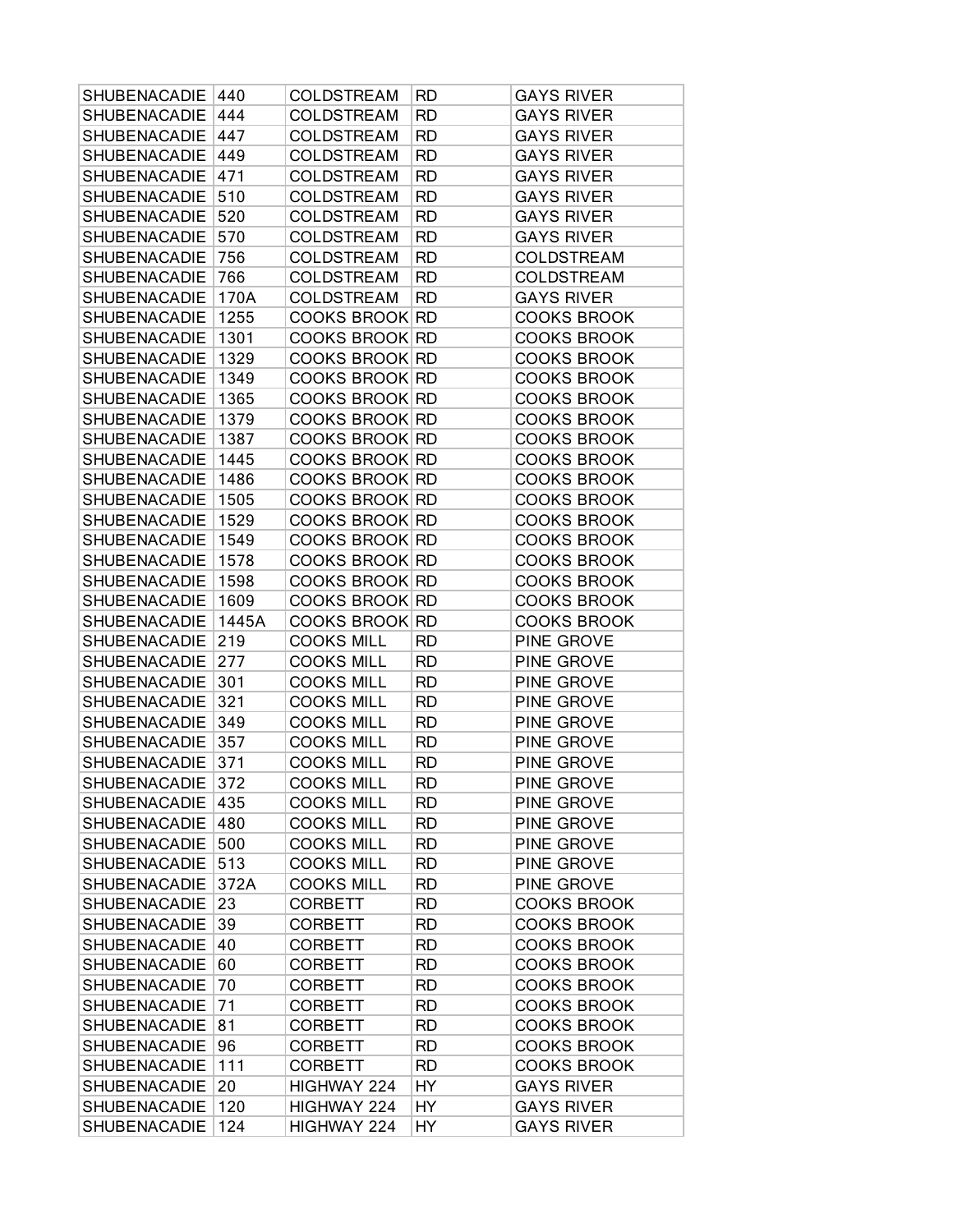| SHUBENACADIE        | 146   | HIGHWAY 224 | HY | <b>GAYS RIVER</b>  |
|---------------------|-------|-------------|----|--------------------|
| <b>SHUBENACADIE</b> | 162   | HIGHWAY 224 | HY | <b>GAYS RIVER</b>  |
| SHUBENACADIE        | 165   | HIGHWAY 224 | HY | <b>GAYS RIVER</b>  |
| <b>SHUBENACADIE</b> | 166   | HIGHWAY 224 | HY | <b>GAYS RIVER</b>  |
| <b>SHUBENACADIE</b> | 194   | HIGHWAY 224 | HY | <b>GAYS RIVER</b>  |
| <b>SHUBENACADIE</b> | 240   | HIGHWAY 224 | HY | <b>GAYS RIVER</b>  |
| <b>SHUBENACADIE</b> | 270   | HIGHWAY 224 | HY | <b>GAYS RIVER</b>  |
| SHUBENACADIE        | 290   | HIGHWAY 224 | HY | <b>GAYS RIVER</b>  |
| SHUBENACADIE        | 317   | HIGHWAY 224 | HY | <b>GAYS RIVER</b>  |
| <b>SHUBENACADIE</b> | 328   | HIGHWAY 224 | HY | <b>GAYS RIVER</b>  |
| <b>SHUBENACADIE</b> | 343   | HIGHWAY 224 | HY | <b>GAYS RIVER</b>  |
| SHUBENACADIE        | 348   | HIGHWAY 224 | HY | <b>GAYS RIVER</b>  |
| <b>SHUBENACADIE</b> | 355   | HIGHWAY 224 | HY | <b>GAYS RIVER</b>  |
| <b>SHUBENACADIE</b> | 356   | HIGHWAY 224 | HY | <b>GAYS RIVER</b>  |
| SHUBENACADIE        | 368   | HIGHWAY 224 | HY | <b>GAYS RIVER</b>  |
| SHUBENACADIE        | 380   | HIGHWAY 224 | HY | <b>GAYS RIVER</b>  |
| <b>SHUBENACADIE</b> | 402   | HIGHWAY 224 | HY | <b>GAYS RIVER</b>  |
| <b>SHUBENACADIE</b> | 421   | HIGHWAY 224 | HY | <b>GAYS RIVER</b>  |
| <b>SHUBENACADIE</b> | 478   | HIGHWAY 224 | HY | <b>GAYS RIVER</b>  |
| SHUBENACADIE        | 498   | HIGHWAY 224 | HY | <b>GAYS RIVER</b>  |
| SHUBENACADIE        | 500   | HIGHWAY 224 | HY | <b>GAYS RIVER</b>  |
| <b>SHUBENACADIE</b> | 506   | HIGHWAY 224 | HY | <b>GAYS RIVER</b>  |
| <b>SHUBENACADIE</b> | 719   | HIGHWAY 224 | HY | <b>GAYS RIVER</b>  |
| <b>SHUBENACADIE</b> | 720   | HIGHWAY 224 | HY | <b>GAYS RIVER</b>  |
| <b>SHUBENACADIE</b> | 804   | HIGHWAY 224 | HY | PINE GROVE         |
| <b>SHUBENACADIE</b> | 811   | HIGHWAY 224 | HY | PINE GROVE         |
| <b>SHUBENACADIE</b> | 816   | HIGHWAY 224 | HY | PINE GROVE         |
| SHUBENACADIE        | 820   | HIGHWAY 224 | HY | PINE GROVE         |
| <b>SHUBENACADIE</b> | 829   | HIGHWAY 224 | HY | PINE GROVE         |
| <b>SHUBENACADIE</b> | 859   | HIGHWAY 224 | HY | PINE GROVE         |
| <b>SHUBENACADIE</b> | 867   | HIGHWAY 224 | HY | PINE GROVE         |
| SHUBENACADIE        | 905   | HIGHWAY 224 | HY | PINE GROVE         |
| <b>SHUBENACADIE</b> | 910   | HIGHWAY 224 | HY | PINE GROVE         |
| SHUBENACADIE        | 913   | HIGHWAY 224 | HY | PINE GROVE         |
| SHUBENACADIE 929    |       | HIGHWAY 224 | HY | PINE GROVE         |
| <b>SHUBENACADIE</b> | 941   | HIGHWAY 224 | HY | PINE GROVE         |
| SHUBENACADIE        | 945   | HIGHWAY 224 | HY | PINE GROVE         |
| <b>SHUBENACADIE</b> | 970   | HIGHWAY 224 | HY | PINE GROVE         |
| <b>SHUBENACADIE</b> | 971   | HIGHWAY 224 | HY | PINE GROVE         |
| <b>SHUBENACADIE</b> | 973   | HIGHWAY 224 | HY | PINE GROVE         |
| <b>SHUBENACADIE</b> | 979   | HIGHWAY 224 | HY | PINE GROVE         |
| <b>SHUBENACADIE</b> | 989   | HIGHWAY 224 | HY | PINE GROVE         |
| <b>SHUBENACADIE</b> | 1045  | HIGHWAY 224 | HY | PINE GROVE         |
| <b>SHUBENACADIE</b> | 1046  | HIGHWAY 224 | HY | PINE GROVE         |
| <b>SHUBENACADIE</b> | 1053  | HIGHWAY 224 | HY | PINE GROVE         |
| SHUBENACADIE        | 1061  | HIGHWAY 224 | HY | PINE GROVE         |
| <b>SHUBENACADIE</b> | 1119  | HIGHWAY 224 | HY | PINE GROVE         |
| <b>SHUBENACADIE</b> | 1152  | HIGHWAY 224 | HY | SHUBENACADIE EAST  |
| <b>SHUBENACADIE</b> | 14422 | HIGHWAY 224 | HY | <b>COOKS BROOK</b> |
| <b>SHUBENACADIE</b> | 14581 | HIGHWAY 224 | HY | <b>COOKS BROOK</b> |
| <b>SHUBENACADIE</b> | 14621 | HIGHWAY 224 | HY | COOKS BROOK        |
| <b>SHUBENACADIE</b> | 14642 | HIGHWAY 224 | HY | <b>COOKS BROOK</b> |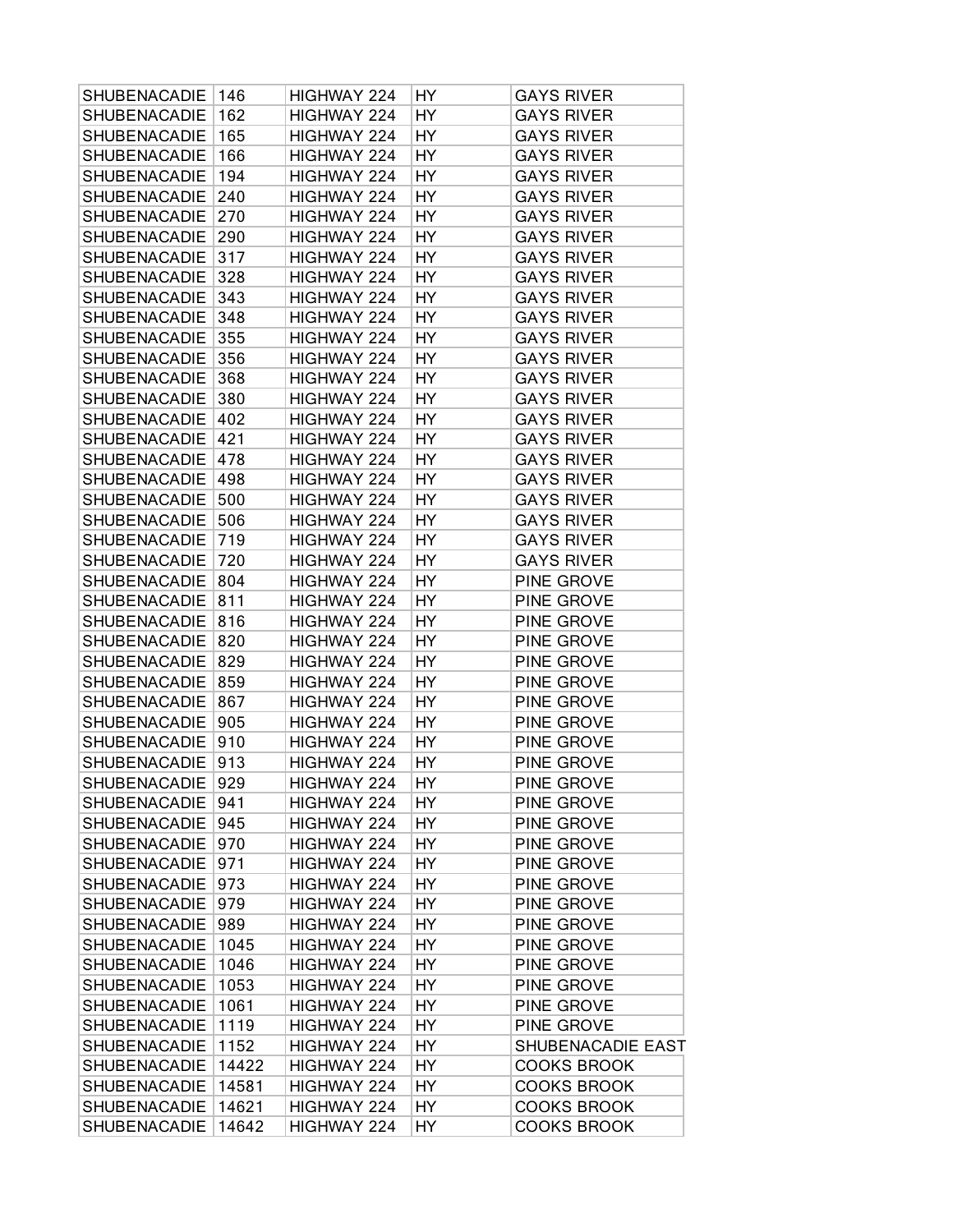| SHUBENACADIE                               | 14644          | HIGHWAY 224             | HY        | <b>COOKS BROOK</b>                      |
|--------------------------------------------|----------------|-------------------------|-----------|-----------------------------------------|
| SHUBENACADIE                               | 14663          | HIGHWAY 224             | HY        | <b>COOKS BROOK</b>                      |
| SHUBENACADIE                               | 14700          | HIGHWAY 224             | HY        | <b>COOKS BROOK</b>                      |
| <b>SHUBENACADIE</b>                        | 14716          | HIGHWAY 224             | HY        | <b>COOKS BROOK</b>                      |
| SHUBENACADIE                               | 14793          | HIGHWAY 224             | HY        | <b>COOKS BROOK</b>                      |
| <b>SHUBENACADIE</b>                        | 14958          | HIGHWAY 224             | HY        | <b>COOKS BROOK</b>                      |
| SHUBENACADIE                               | 14960          | HIGHWAY 224             | HY        | <b>COOKS BROOK</b>                      |
| SHUBENACADIE                               | 14973          | HIGHWAY 224             | HY        | <b>COOKS BROOK</b>                      |
| SHUBENACADIE                               | 15014          | HIGHWAY 224             | HY        | <b>COOKS BROOK</b>                      |
| <b>SHUBENACADIE</b>                        | 15078          | HIGHWAY 224             | HY        | <b>COOKS BROOK</b>                      |
| <b>SHUBENACADIE</b>                        | 15079          | HIGHWAY 224             | HY        | <b>COOKS BROOK</b>                      |
| <b>SHUBENACADIE</b>                        | 15087          | HIGHWAY 224             | HY        | <b>COOKS BROOK</b>                      |
| <b>SHUBENACADIE</b>                        | 15088          | HIGHWAY 224             | HY        | <b>COOKS BROOK</b>                      |
| <b>SHUBENACADIE</b>                        | 15102          | HIGHWAY 224             | HY        | <b>COOKS BROOK</b>                      |
| SHUBENACADIE                               | 15110          | HIGHWAY 224             | HY        | <b>COOKS BROOK</b>                      |
| <b>SHUBENACADIE</b>                        | 15123          | HIGHWAY 224             | HY        | <b>COOKS BROOK</b>                      |
| <b>SHUBENACADIE</b>                        | 15130          | HIGHWAY 224             | HY        | <b>COOKS BROOK</b>                      |
| <b>SHUBENACADIE</b>                        | 15136          | HIGHWAY 224             | HY        | <b>COOKS BROOK</b>                      |
| <b>SHUBENACADIE</b>                        | 15157          | HIGHWAY 224             | HY        | <b>COOKS BROOK</b>                      |
| SHUBENACADIE                               | 15203          | HIGHWAY 224             | HY        | <b>COOKS BROOK</b>                      |
| SHUBENACADIE                               | 15211          | HIGHWAY 224             | HY        | <b>COOKS BROOK</b>                      |
| <b>SHUBENACADIE</b>                        | 15216          | HIGHWAY 224             | HY        | <b>COOKS BROOK</b>                      |
| <b>SHUBENACADIE</b>                        | 15276          | HIGHWAY 224             | HY        | <b>COOKS BROOK</b>                      |
| <b>SHUBENACADIE</b>                        | 15387          | HIGHWAY 224             | HY        | <b>COOKS BROOK</b>                      |
| <b>SHUBENACADIE</b>                        | 15388          | HIGHWAY 224             | HY        | <b>COOKS BROOK</b>                      |
| <b>SHUBENACADIE</b>                        | 15426          | HIGHWAY 224             | HY        | <b>COOKS BROOK</b>                      |
| <b>SHUBENACADIE</b>                        | 15437          | HIGHWAY 224             | HY        | <b>COOKS BROOK</b>                      |
| <b>SHUBENACADIE</b>                        | 15439          | HIGHWAY 224             | HY        | <b>COOKS BROOK</b>                      |
| <b>SHUBENACADIE</b>                        | 15444          | HIGHWAY 224             | HY        | <b>COOKS BROOK</b>                      |
| <b>SHUBENACADIE</b>                        |                | HIGHWAY 224             | HY        | <b>COOKS BROOK</b>                      |
| SHUBENACADIE                               | 15511<br>15519 | HIGHWAY 224             | HY        | <b>COOKS BROOK</b>                      |
| <b>SHUBENACADIE</b>                        | 15601          | HIGHWAY 224             | HY        | <b>COOKS BROOK</b>                      |
| <b>SHUBENACADIE</b>                        | 15614          | HIGHWAY 224             | HY        | <b>GAYS RIVER</b>                       |
| SHUBENACADIE                               | 14422B         | HIGHWAY 224             | HY        | <b>COOKS BROOK</b>                      |
| SHUBENACADIE                               | 15203A         | HIGHWAY 224             | HY        | <b>COOKS BROOK</b>                      |
|                                            |                |                         |           |                                         |
| <b>SHUBENACADIE</b><br><b>SHUBENACADIE</b> | 2644           | HIGHWAY 277             | HY        | <b>GAYS RIVER</b><br><b>LAKE EGMONT</b> |
|                                            | 1322           | <b>LAKE EGMONT</b>      | RD        |                                         |
| <b>SHUBENACADIE</b>                        | 1480<br>1537   | <b>LAKE EGMONT</b>      | <b>RD</b> | <b>LAKE EGMONT</b>                      |
| SHUBENACADIE                               |                | <b>LAKE EGMONT</b>      | <b>RD</b> | <b>LAKE EGMONT</b>                      |
| <b>SHUBENACADIE</b>                        | 14             | LOOP HIGHWAYLP          |           | <b>GAYS RIVER</b>                       |
| <b>SHUBENACADIE</b>                        | 21             | <b>LOOP HIGHWAYLP</b>   |           | <b>GAYS RIVER</b>                       |
| <b>SHUBENACADIE</b>                        | 38             | <b>MEADOW</b>           | LN        | PINE GROVE                              |
| <b>SHUBENACADIE</b>                        | 42             | <b>MEADOW</b>           | LN        | PINE GROVE                              |
| <b>SHUBENACADIE</b>                        | 59             | <b>MEADOW</b>           | LN        | PINE GROVE                              |
| <b>SHUBENACADIE</b>                        | 64             | <b>MEADOW</b>           | LN        | PINE GROVE                              |
| <b>SHUBENACADIE</b>                        | 20             | <b>OLD GAYS RIVE RD</b> |           | PINE GROVE                              |
| <b>SHUBENACADIE</b>                        | 31             | <b>OLD GAYS RIVE RD</b> |           | PINE GROVE                              |
| <b>SHUBENACADIE</b>                        | $\overline{7}$ | <b>WHISPERING PILN</b>  |           | PINE GROVE                              |
| <b>SHUBENACADIE</b>                        | 13             | WHISPERING PILN         |           | PINE GROVE                              |
| <b>SHUBENACADIE</b>                        | 19             | WHISPERING PILN         |           | PINE GROVE                              |
| SHUBENACADIE                               | 85             | <b>WILSON</b>           | <b>RD</b> | <b>COOKS BROOK</b>                      |
| SHUBENACADIE                               | 111            | <b>WILSON</b>           | RD        | <b>COOKS BROOK</b>                      |